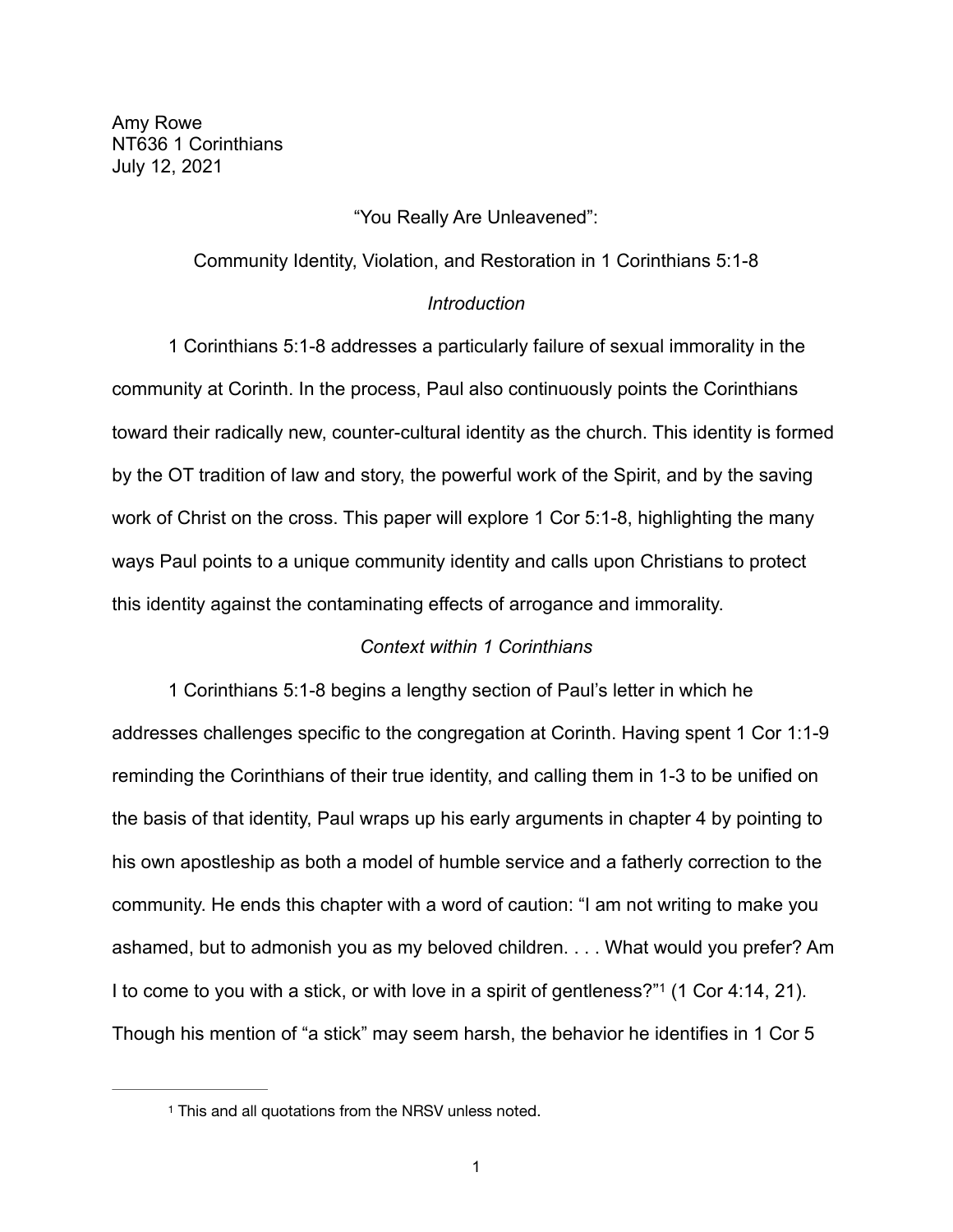and subsequent chapters reveal the extent to which the Corinthians' spiritual arrogance threatens the cohesion and witness of the community.

<span id="page-1-1"></span> Paul's call for expulsion of the sinning man in 1 Cor 5 and may initially seem a sharp departure from the fatherly tone which ends 1 Cor 4. However, similarities in language clearly link the two chapters. The abrupt change of topic in 1 Cor 5:1 is linguistically connected to the previous chapter through Paul's rebuke of the Corinthians' spiritual pride in 5:2, when he marvels, "and you are arrogant!" The same term for "arrogant" is used three times in the previous chapter  $(4.6, 18, 19)$ , demonstrating the cohesiveness of Paul's argument: the community's response to the man's sexual immorality reveals the depth of arrogance plaguing the church of Corinth. Thus 1 Cor 5 organically flows from the previous chapters as another example of Paul's apostolic and fatherly corrective to the threat of arrogance in the Corinthian church.

 The case of sexual immorality in 5:1-8 is structurally linked to the issues of lawsuits in 6:1-11 and prostitution in 6:12-20, suggesting the three form a connected unit of critiques. Flowing from the previous chapters, these critiques highlight several particularly egregious ways in which the Corinthians' spiritual arrogance is manifesting in the church, to the detriment of its mission and fellowship. By contrast with chapters 7-15 which follow, Paul addresses the incidents in 5-6 concisely and straightforwardly; they do not require the lengthy ethical reasoning devoted to household relations, meat

<span id="page-1-0"></span>[<sup>2</sup>](#page-1-1) The NRSV, ESV, and NIV translates this as "puffed up" in 4:6 but as "arrogant" elsewhere. However, the NKJV retains "puffed up" in all usages, which is closer to the plain sense of the term. Though the term is used multiple times in 1 Corinthians, it occurs only once elsewhere in the NT (Col 2:18), indicating its significance as a particular problem in Corinth. David Garland suggests that Paul uses this term as a subtle rebuttal of the Corinthians' self-perception as *pneumatikoi*, "spiritual ones," noting that *pneuma*, "spirit," also means "wind." His repeated use of the term may indicate that thought the Corinthians think they are uniquely full of the Spirit, they are instead merely puffed up with the wind. David E Garland, *1 Corinthians*, Baker Exegetical Commentary on the New Testament (Grand Rapids, MI: Baker Academic, 2003), 273, Scribd Ebook.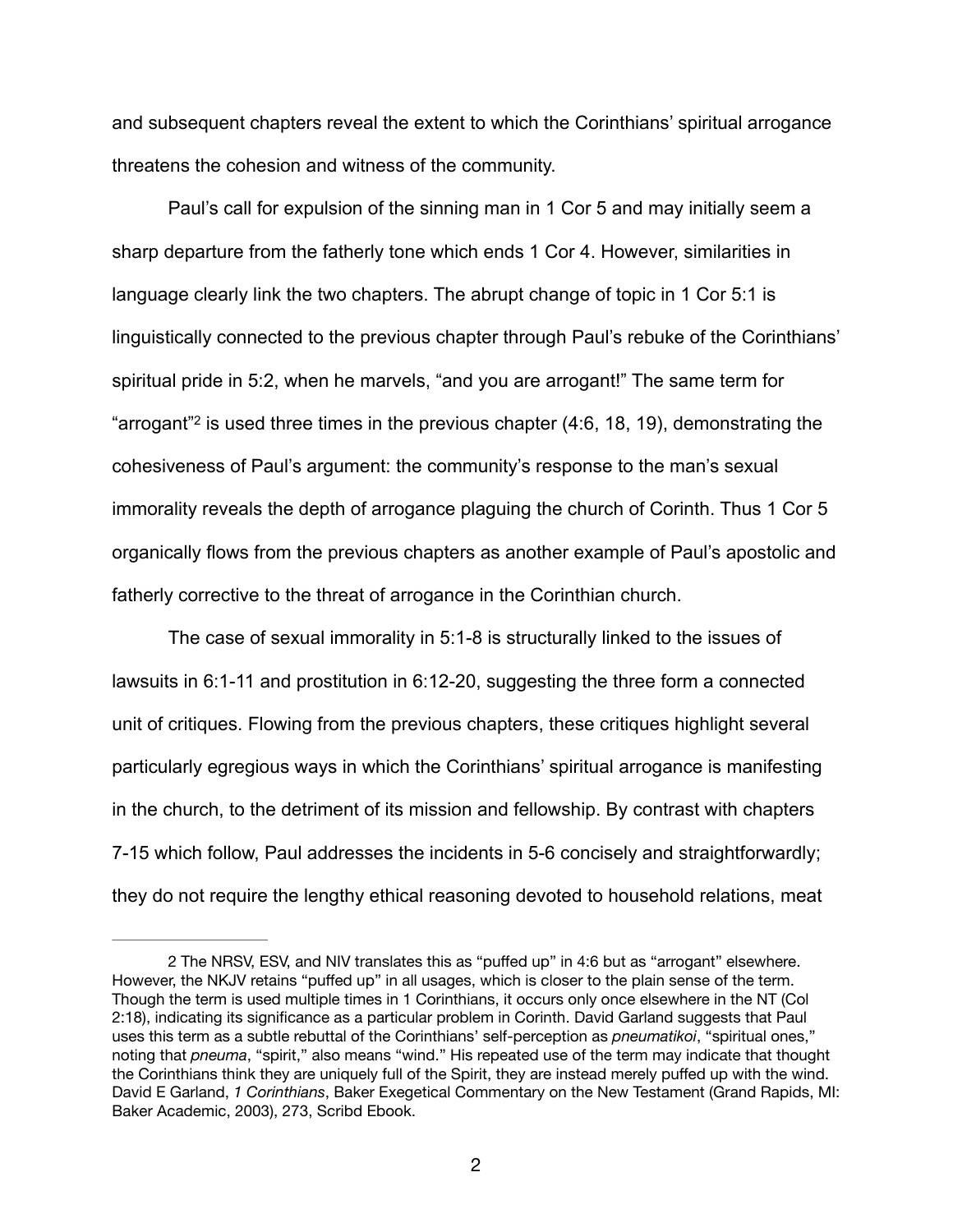sacrificed to idols, or orderly worship. Further, these passages contain the following structural and thematic similarities:

- Each points to the Corinthians' behavior being noticed by their unbelieving neighbors (5:1, 6:6, 6:18-20).
- Each denotes a failure of right judgment on the part of the community, with a corresponding corrective and reference to the Deuteronomic code (5:13, 6:4, 6:18).
- Each affirms an eschatological hope of some kind. In 5:5, this hope is expressed as the offending man's spirit being "saved in the day of the Lord"; in 6:2, as saints judging the world and angels; and in 6:14, as the bodily resurrection.<sup>3</sup>

These characteristics may help explain Paul's relatively brief and straightforward treatment of the issues of incest, lawsuits, and prostitution in 5:1-6:20. Each is a highly public departure from a community identity which finds its origin in the OT people of God and its destiny in the eschaton. Though this paper will only look examine 5:1-8, its context within the larger set of offenses from 5:1-6:20 is significant for understanding how Paul understands community boundaries in Corinth, particularly as they are shaped by the story of Israel, the power of the Spirit, and the cross of Christ.

# <span id="page-2-1"></span>*Exegesis*

# **1 Corinthians 5:1-2**

*1 It is actually reported that there is sexual immorality among you, and of a kind that is not found even among pagans; for a man is living with his father's wife. 2 And you are arrogant! Should you not rather have mourned, so that he who has done this would have been removed from among you?* 

<span id="page-2-0"></span><sup>&</sup>lt;sup>[3](#page-2-1)</sup> Garland, 268.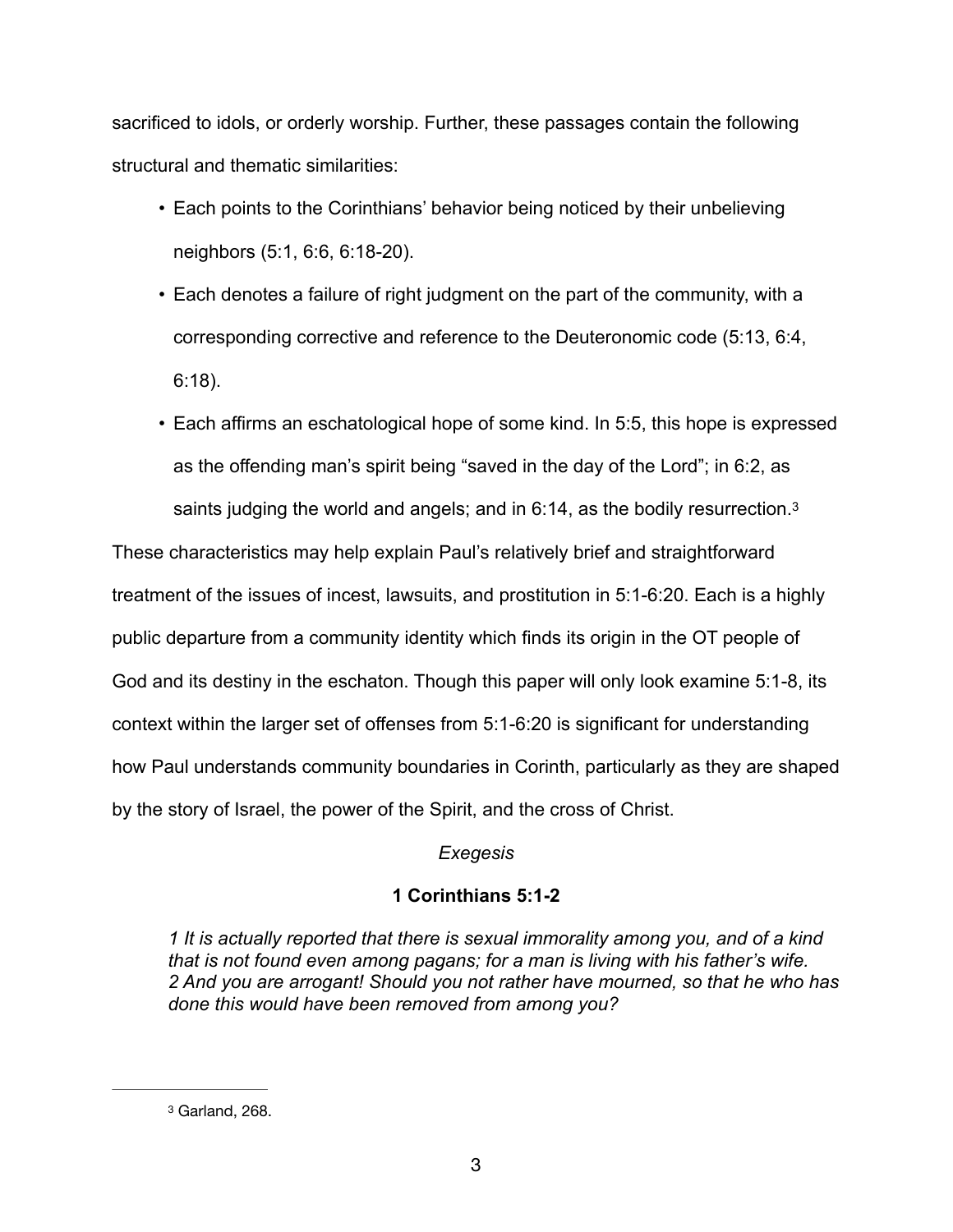A report of grave sexual immorality (5:1) has reached Paul in Ephesus, perhaps by way of "Chloe's people" (1:11) or by Stephanas, Fortunatus, and Achaicus (16:17): "a man is living with his father's wife." The NIV translates this verse less euphemistically: "a man is sleeping with his father's wife." The language of "father's wife" echoes that of Lev 18:7-8, which forbids sexual relations with one's "father's wife" (18:8) as distinct from one's "mother" (18:7), leading most commentators to conclude that Paul is referringto a stepmother, or possibly even a concubine.<sup>[4](#page-3-0)</sup> Because the nature of the offense is referred to as "sexual immorality" (*porneia*) rather than "adultery," many commenters reasonably presume the man's father is no longer alive. [5](#page-3-1)

<span id="page-3-4"></span><span id="page-3-3"></span> The Greek usage of *porneia* in Paul's day was an umbrella term for all sexual fornication that did *not* violate the honor of respectable women (virgins, wives, and widows; violation of these women's honor fell into the unlawful category of adultery). Such fornication included a wide range of sexual activities with concubines, slaves, and prostitutes (both male and female). Unlike adultery, such fornication was viewed as an ordinary part of urban Greek sexual life in the Roman Empire; a vice, but a useful one that provided a sexual outlet believed to prevent the more grievous sin of adultery.[6](#page-3-2) However, Paul uses the term *porneia* in 1 Corinthians to describe sexual relations outside the boundary of marital monogamy (5:1, 6:13,18 and, more explicitly, 7:2), as well as elsewhere in his letters to denote off-limits sexual transgressions of various

<span id="page-3-5"></span>4

<span id="page-3-0"></span>Christopher Marshall, *Beyond Retribution: A New Testament Vision for Justice, Crime, and* [4](#page-3-3) *Punishment* (Grand Rapids, MI: Eerdmans, 2001), 152. See also Will Deming, "The Unity of 1 Corinthians 5-6," *Journal of Biblical Literature*, Vol. 115, No. 2 (Summer, 1996), 294.

<span id="page-3-1"></span><sup>&</sup>lt;sup>[5](#page-3-4)</sup> Gordon Fee, *The First Epistle to the Corinthians*, New International Commentary on the New Testament (Grand Rapids, MI: Eerdmans, 1987), 219-221.

<span id="page-3-2"></span>[<sup>6</sup>](#page-3-5) Kyle Harper, "Porneia: The Making of a Christian Sexual Norm," *Journal of Biblical Literature* 131, no. 2 (2012): 371-3.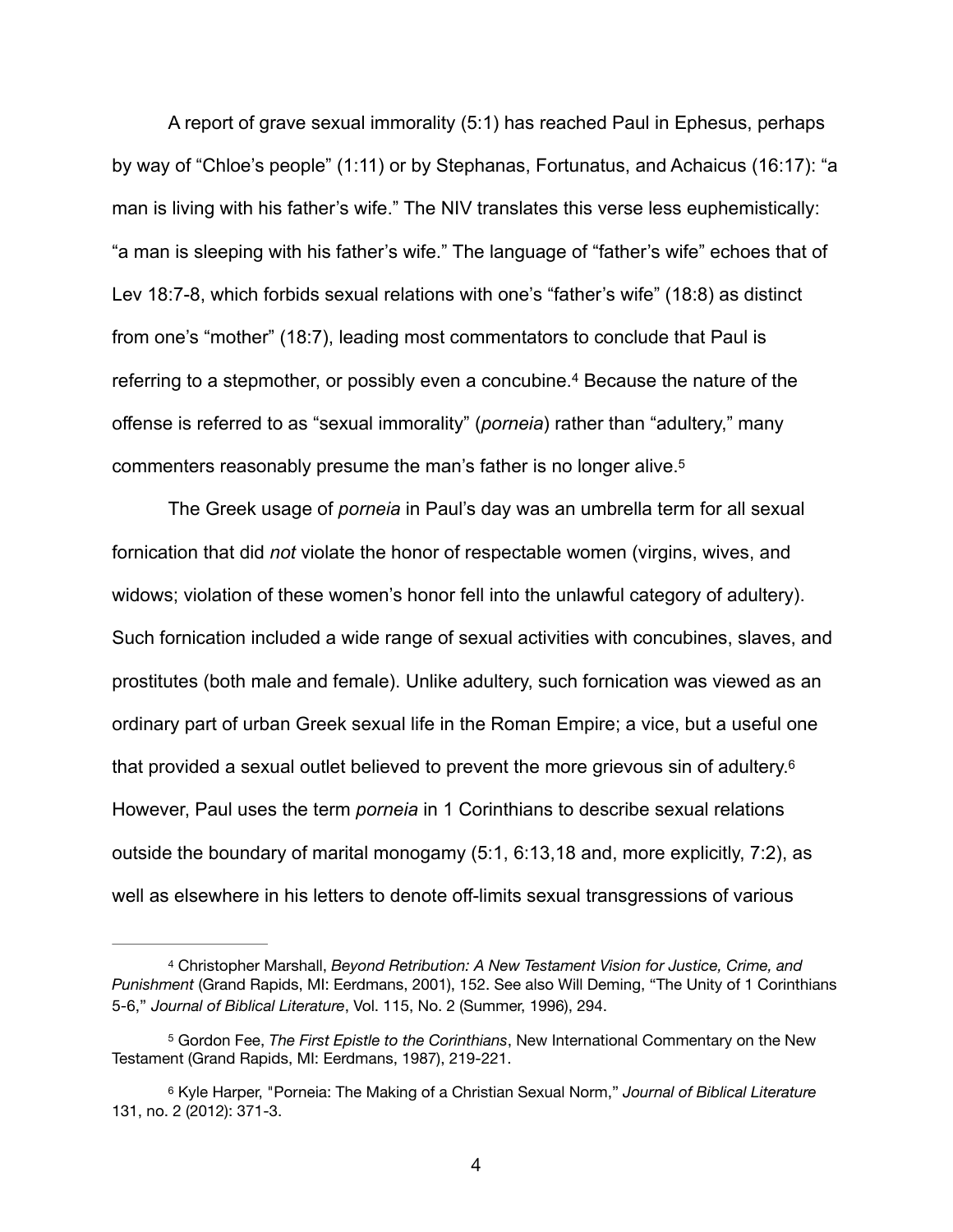<span id="page-4-6"></span><span id="page-4-5"></span>kinds (cf. 2 Cor 12:21, Gal 5:19, Eps 5:3, Col 3:5, 1 Thess  $4:3$ ).<sup>[7](#page-4-0)</sup> This NT usage makes clear that Paul has infused the term with Jewish sexual ethics' emphases on marital fidelity, non-exploitation, and community purity.<sup>[8](#page-4-1)</sup> In this manner, Paul is beginning to outline a uniquely Christian sexual ethics for Gentile converts that departs from Greek societal norms and is rooted in OT ethics.<sup>[9](#page-4-2)</sup>

<span id="page-4-8"></span><span id="page-4-7"></span> Interestingly, in 5:1 the offending man is not named, the woman receives no attention whatsoever[,](#page-4-3)  $10$  and no further details of the offense are provided, leaving the strong impression that Paul's chief concern is not the act of sexual immorality itself, but the community's response to it. The first hint of this concern appears in 5:1b, when Paul notes that this kind of immorality "is not found even among pagans." On the surface, this critique of the man's behavior demonstrates its particularly egregious nature; it was even outside the sexual mores of the notoriously hyper-sexualized pagan culture of ancient Corinth. Such an assertion points to the public nature of this sin and its compromise of the church's distinctive witness to its pagan contemporaries. But beneath this plain reading, Paul also points to something far more profound. His term for "pagans" is simply his usual term for Gentiles, and in using it to denote those outside the church at Corinth—a church largely comprised of Gentile converts—he is subtly emphasizing the reality of their new identity.<sup>[11](#page-4-4)</sup> They who are inside the church are no

<span id="page-4-9"></span><span id="page-4-0"></span><sup>&</sup>lt;sup>[7](#page-4-5)</sup> Garland, 279.

<span id="page-4-1"></span><sup>&</sup>lt;sup>[8](#page-4-6)</sup> Harper, 373.

<span id="page-4-3"></span><span id="page-4-2"></span>[<sup>9</sup>](#page-4-7) Harper, 376-8.

 $10$  Most commentators surmise the woman must not be a member of the church, since no correction is directed at her behavior. Fee notes that women were more often blamed for sexual sins than men in Paul's day, despite their relative lack of sexual agency (see, for example, the story of the adulterous woman in John 8:1-11); therefore, her omission strongly lends credence to the notion that she was not a Christian. Fee, 220; see also Hays, 80-81, and Garland, 281.

<span id="page-4-4"></span>[<sup>11</sup>](#page-4-9) Hays, 80.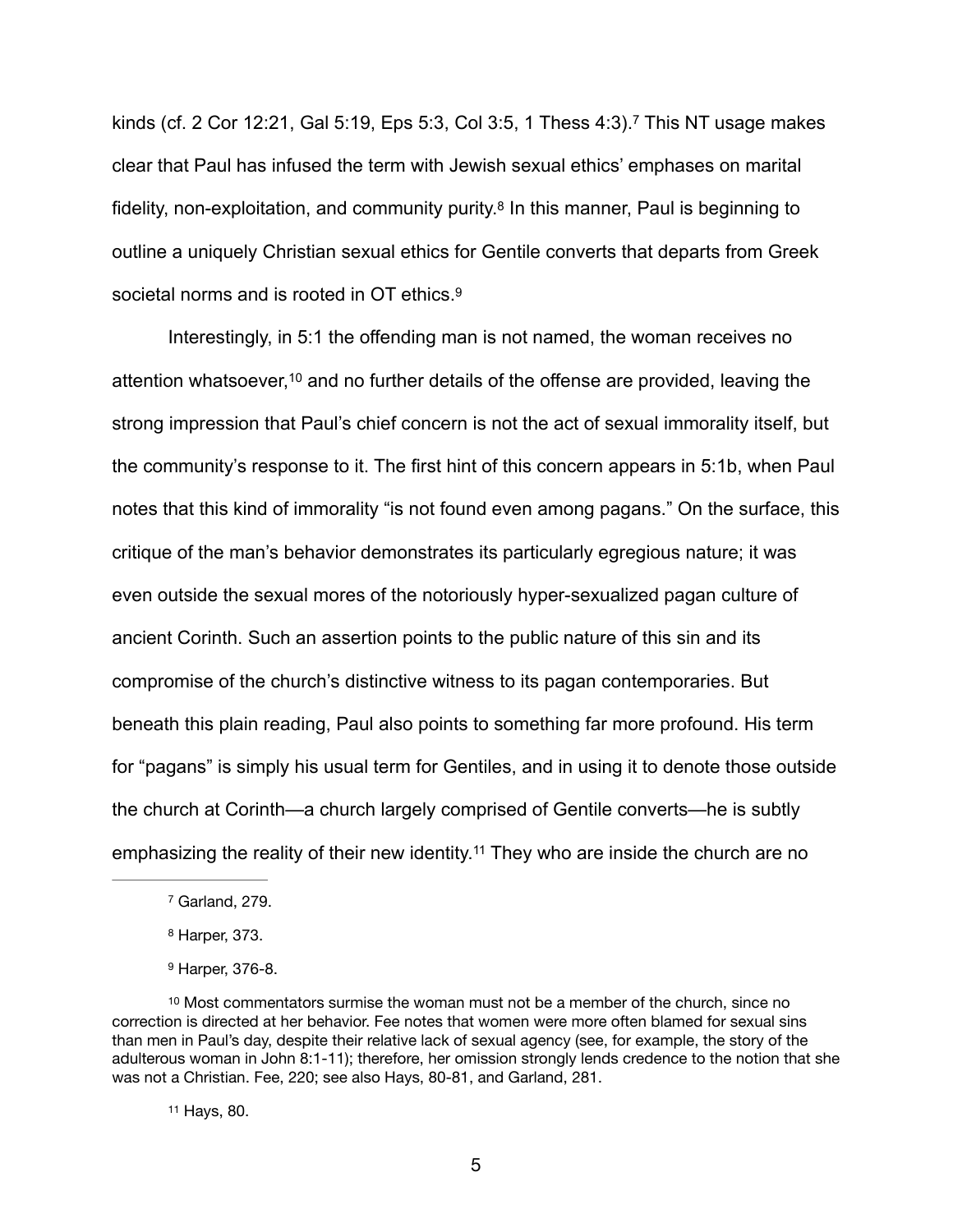longer Gentiles at all, but have been brought within the boundary of God's covenant people (the same people to whom the Levitical law referenced in 5:1 was given).

<span id="page-5-1"></span> This new identity is underscored in 1 Cor 12:2, which reminds them of a time "when [they] were pagans," that is, a time when they did not yet confess Christ as Lord by the power of the Spirit. Paul makes the point again in 12:13: "For in the one Spirit we were all baptized into one body—Jews or Greeks, slaves or free—and we were all made to drink of one Spirit.["](#page-5-0)<sup>[12](#page-5-0)</sup> In other words, the Gentile Corinthians' new identification with the body of Christ by the Spirit is so strong as to render them no longer Gentiles at all, but part of the covenant people of God. The scorn of the Gentile outsiders in 5:1 underlines this new reality. As such, it also points to the deeper problem of sexual immorality in the church as a violation of the Corinthians' true identity. Paul will unpack this theme further in subsequent verses, pointing to the remarkable new spiritual reality that the Corinthians inhabit.

 The man's sexual immorality undercuts the Corinthians' new identity and its related sexual ethics; however, Paul's chief concern seems to be Corinthians' response, not the man's sin. The word "arrogant" in 5:2 connects echoes the previous chapter's cautions against Corinthian arrogance, as described earlier. The source of their arrogance cannot be plainly derived from the text, but the broader context of 1 Corinthians suggest two possible readings. First, that the Corinthians' arrogance reflects the contradiction between their positive self-conception and the flagrant sin in their midst; or second, that their arrogance evidences a theological error equating spirituality with sexual liberty. Of these possible readings, the former seems more plausible; one

<span id="page-5-0"></span><sup>&</sup>lt;sup>[12](#page-5-1)</sup> Galatians 3:28 states even more plainly: "There is no longer Jew or Greek, there is no longer slave or free, there is no longer male and female; for all of you are one in Christ Jesus."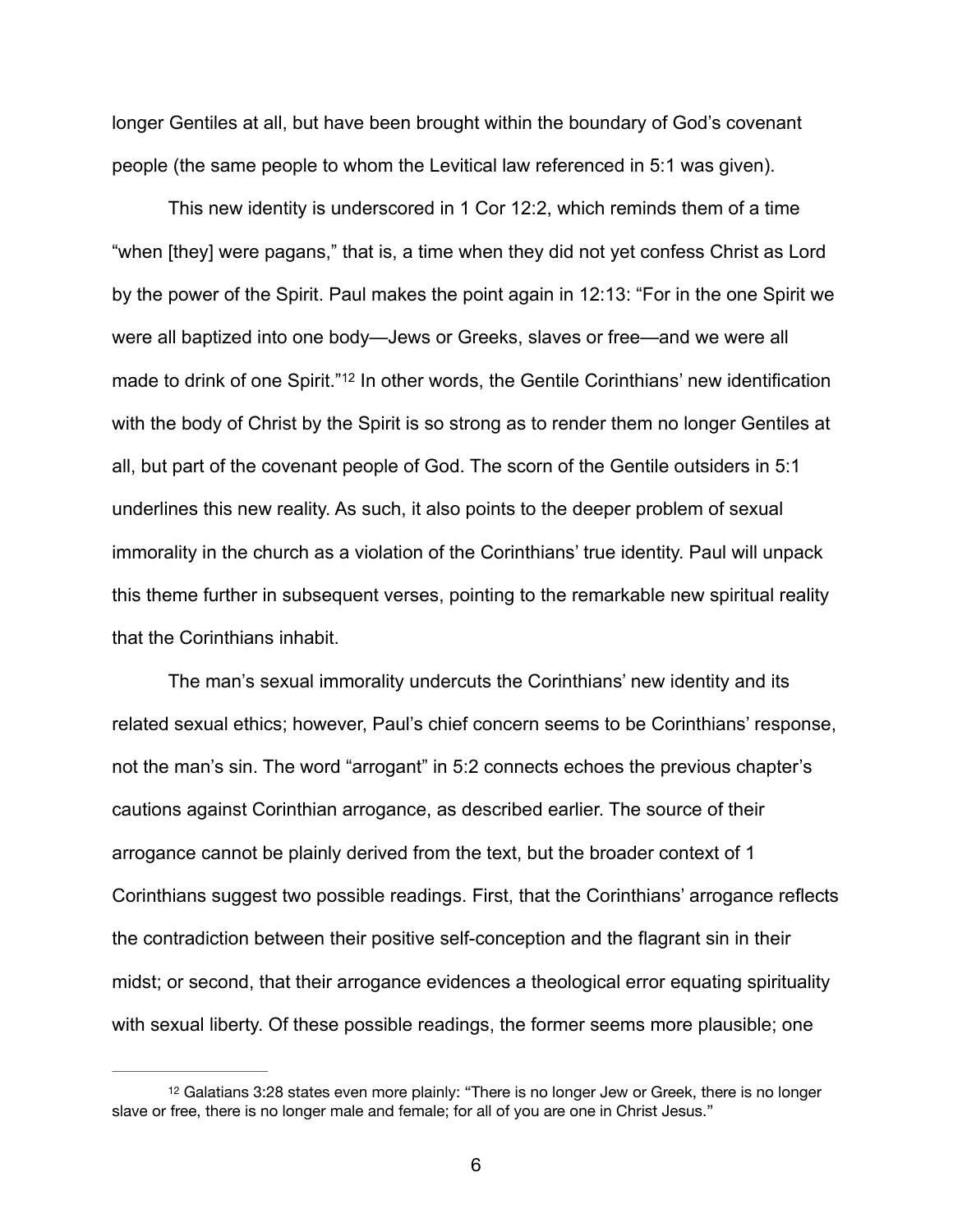<span id="page-6-3"></span>would assume Paul would go to great lengths to correct a libertine theological error rather than passing over it as he does[.](#page-6-0)<sup>[13](#page-6-0)</sup> Whatever the source of the Corinthians' arrogance, however, Paul's astonishment reveals that it is unwarranted. Instead, an appropriate response to such sexual immorality ought to be mourning and removal of the man from their fellowship. The sort of mourning that Paul likely has in view is "the kind of deep anguish of should frequently related to true repentance  $44$ ; such a response appropriately recognizes the tragedy of sin in the midst of a community called to be the dwelling place of a holy God (cf. 1 Cor 3:16-17).

<span id="page-6-4"></span> Two aspects of 5:2 bear special notice: 1) Paul's expectation of corporate grief; and 2) his linkage of corporate grief with expulsion of sin. Fee, Hays, and Garland all note that Paul's call for communal mourning reflects a deeply scriptural worldview. Throughout the history of God's people, offense by one member of the community contaminates the entire body, and the body responds with a grieving acknowledgement of corporate guilt, corporate repentance, and renewed commitment to corporate purity[.15](#page-6-2) That the Corinthians do not respond to egregious sexual sin in their midst of their "temple" (3:16) with cries of corporate repentance demonstrates their lack of understanding of their identity as God's holy people. "It is this lack of both a sense of sin, and therefore of any ethical consequences to their life in the Spirit, that marks the Corinthian brand of 'spirituality' as radically different from that which flows out of the

<span id="page-6-5"></span><span id="page-6-0"></span>[<sup>13</sup>](#page-6-3) Garland, 285.

<span id="page-6-2"></span><span id="page-6-1"></span>[<sup>14</sup>](#page-6-4) Fee, 222.

<sup>&</sup>lt;sup>[15](#page-6-5)</sup> Fee compares this pattern to Isaiah's encounter with the exalted Lord in the temple, responding with the trisagion, personal and national repentance, and instinctively pleading for the removal of his sin.. Hays similarly points to patterns of national mourning and purifying throughout the OT: Josh 7; Ezra 9:6-15, 10:6; Neh 9:6-37; Dan 9:4-19; and others. Fee, 222-3; Hays, 82; Garland, 289-90.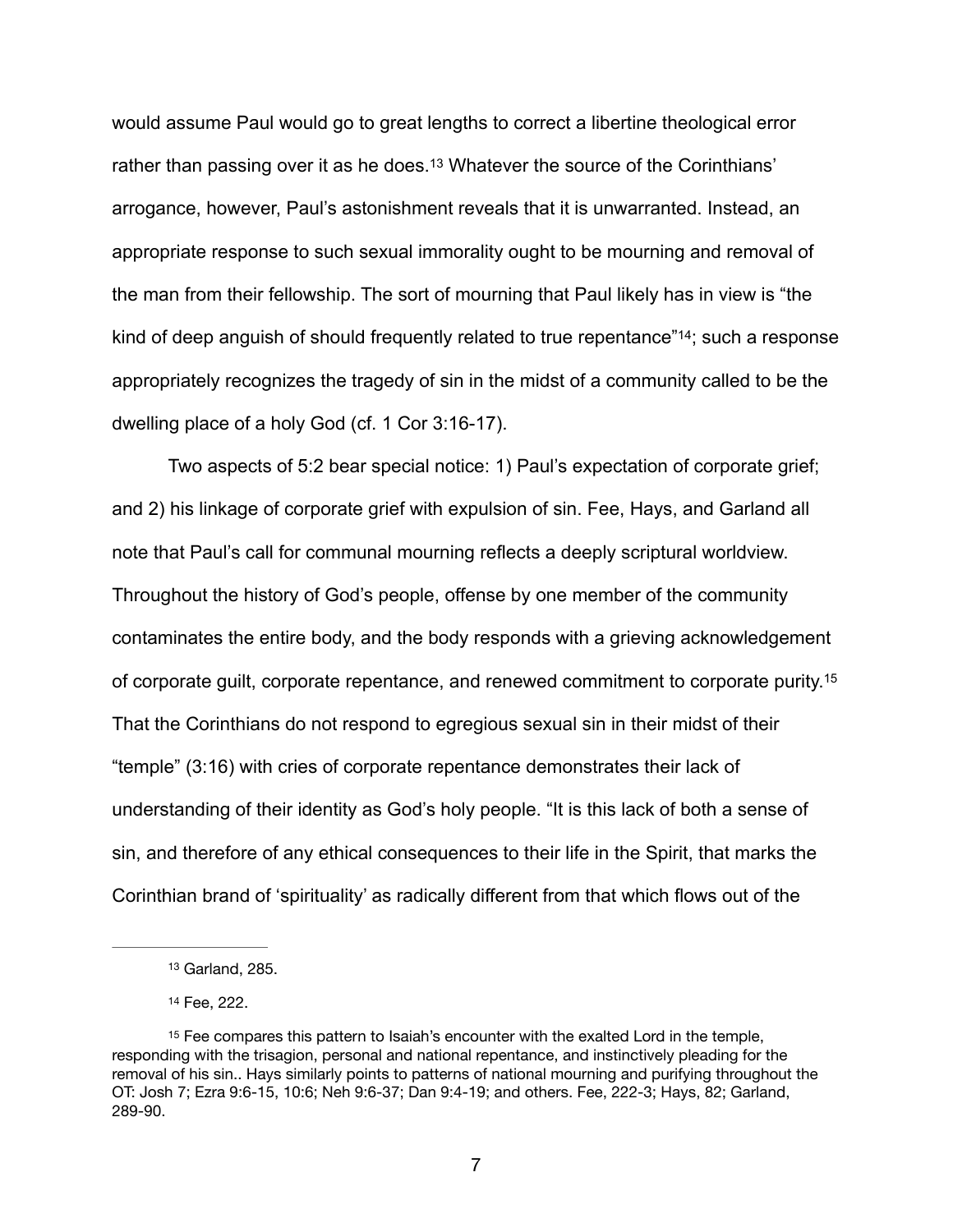<span id="page-7-2"></span>gospelof Christ crucified."<sup>[16](#page-7-0)</sup> When seen in this light, Paul's exclamation, "And you are arrogant!" reveals a shocking and tragic abdication of the Corinthians' identity as God's people. Paul's implicit connection between the Corinthian church and the OT pattern of national mourning is made explicit in 5:13, when he cites Deut 17:7: "Drive the wicked person out from among you."

## **1 Corinthians 5:3-5**

*3 For though absent in body, I am present in spirit; and as if present I have already pronounced judgment 4 in the name of the Lord Jesus on the man who has done such a thing. When you are assembled, and my spirit is present with the power of our Lord Jesus, 5 you are to hand this man over to Satan for the destruction of the flesh, so that his spirit may be saved in the day of the Lord.* 

The previous verses highlight the failure of the Corinthians to respond appropriately to sin in their midst. By contrast, 5:3-4 shifts the focus to Paul himself and his decisive judgment on the sinning man. Rather than an arrogant assertion of Paul's superior response, these verses exemplify his fatherly admonition in 4:15-16: "Indeed, in Christ Jesus I became your father through the gospel. I appeal to you then, be imitators of me." The Corinthians have faltered in their understanding of their identity and have failed to respond accordingly, but Paul offers them himself—mystically present with them by the Spirit<sup>17</sup>[—](#page-7-1)clearly demonstrating how they must proceed. The mystery of the spiritual cohesion of the body of Christ across time and space permeates 1 Corinthians. In 6:17, Paul explains that, "anyone united to the Lord becomes one spirit with him"; in 12:12-13 he describes the church as a transcendent spiritual reality made up of many members; and in 14:14-15, he the possibility of a spiritual reality that goes

<span id="page-7-3"></span><span id="page-7-1"></span><span id="page-7-0"></span>[<sup>16</sup>](#page-7-2) Fee, 223.

<sup>&</sup>lt;sup>[17](#page-7-3)</sup> The promise of his presence may be a subtle response to those who, according to 4:18, claimed that Paul was not coming to visit Corinth and thus "have become arrogant." In some mystical sense, Paul has visited them again in the spirit.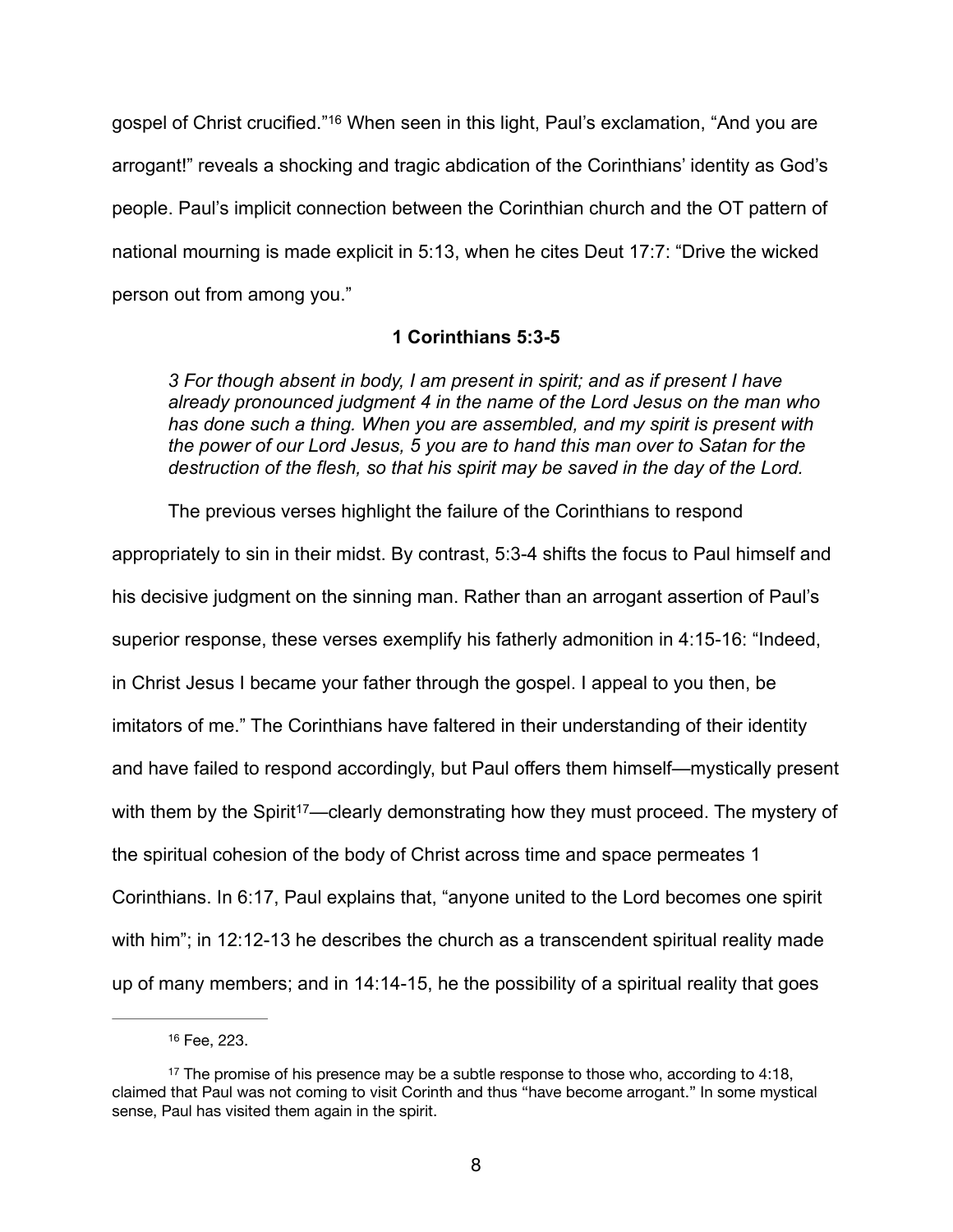beyond the acts of his physical body. Taken together, these passages help to explain the significance of Paul's claim to be "present in the spirit" by the "power of our Lord Jesus" (3,4). Paul is not pointing to a vague psychological experience similar to the modern sense of being with others "in spirit," a sort of wishful longing to be together. In some meaningful way that challenges contemporary understanding, Paul is truly and powerfully present in spirit by virtue of his union with the Corinthians in the body of Christ. This sense of presence is heightened when one remembers that 1 Corinthians was a letter intended to be read aloud, the Spirit communicating "his prophetic-apostolic ministry in their midst.["18](#page-8-0)

<span id="page-8-2"></span>His presence among them thus established, Paul now turns to action. The severity of the man's sin and the inappropriateness of Corinthian arrogance call for judgment. In 5:5, Paul clearly exhorts them to expel the man: "hand this man over to Satan for the destruction of the flesh, so that his spirit may be saved in the day of the Lord." Though interpretations of this verse have varied, its ending makes clear Paul's intent that the expulsion be restorative. This plain reading excludes the possibility that Paul is calling for the man's death,  $19$  and also makes unlikely any allusion to God's handing over of Job to Satan for physical torment (cf. Job 2:6). Neither interpretation supports the intended remediation explicitly stated in 5b, nor Paul's consistent concern in the chapter with the health of the community above the particular recourse for an individual's sin. A more likely interpretation, then, is that the community is to turn the

<span id="page-8-3"></span><span id="page-8-1"></span><span id="page-8-0"></span>[<sup>18</sup>](#page-8-2) Fee, 225.

 $19$  The notion that Paul is commending turning the man over to Satan to be killed, similar to God's punishment of Ananias and Sapphira in Acts 5:1-11, was the dominant view of the 20th century according to Fee, 230. For an example of such an argument, see Craig Blomberg, *1 Corinthians*, The NIV Application Commentary (Grand Rapids, MI: Zondervan, 1994), 154. Marshall notes some commentators take this passage so far as to read it as Paul's commendation of capital punishment, 153.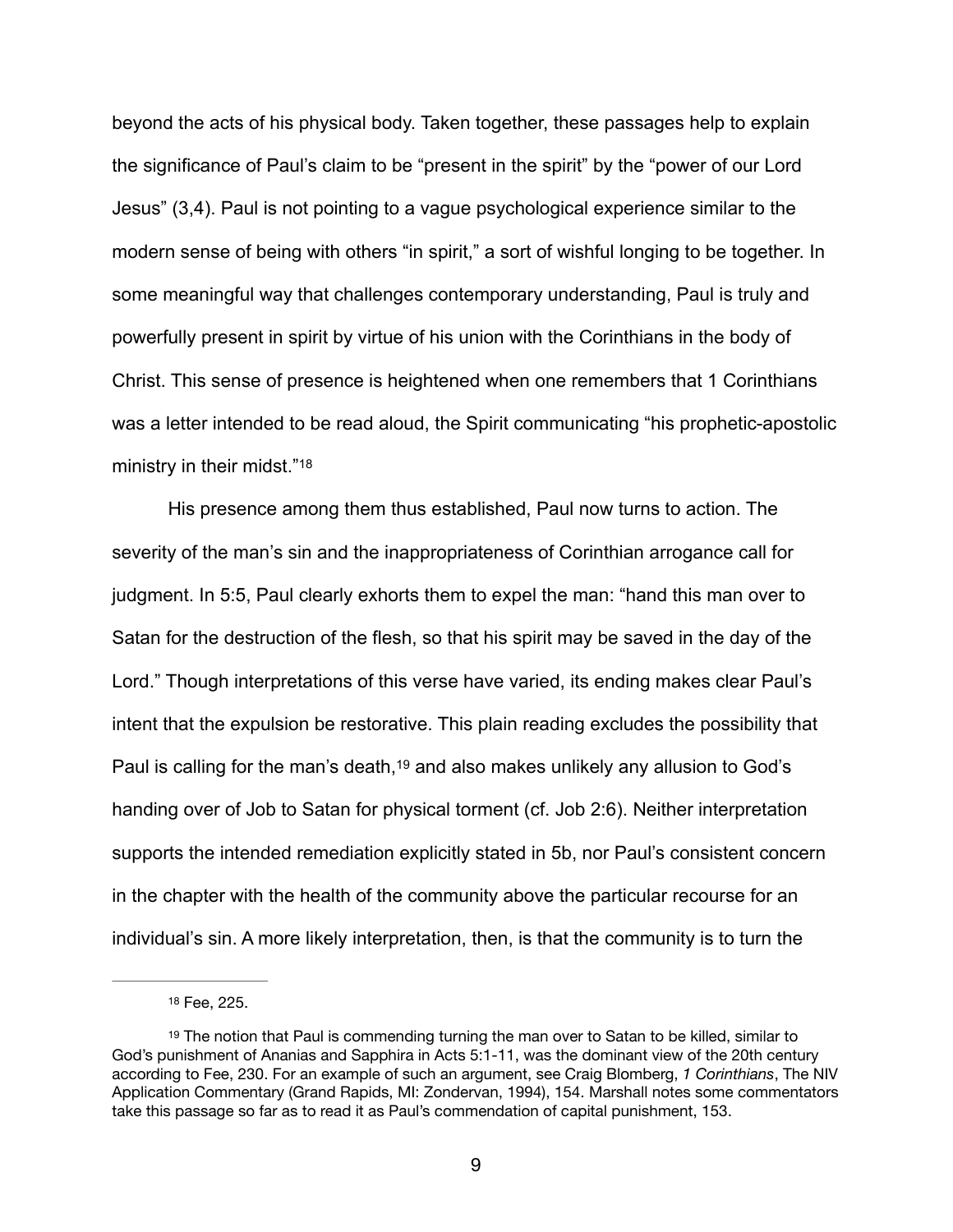man out from the sheltering care of the Christian community—a community profoundly marked by its new identity in Christ, as already hinted at in previous verses—into the dominion of Satan, the destructive realm of "those who are perishing" (1 Cor 1:18).[20](#page-9-0) Notably, patristic interpretation saw 5:5 as metaphorical, not literal. For example, Theodore of Mopsuestia writes, "This is not to be taken literally. What Paul means is that the person concerned should be put out of the church and forced to live in the world, which is ruled by Satan. That way he will learn to fear God and escape the greater punishment that is to come."<sup>[21](#page-9-1)</sup> Similarly, Severian of Gabala argues that Satan's domain in 5:5 refers to "diseases, sorrows, sufferings, and other circumstances . . . the hardships of this life.["](#page-9-2)<sup>[22](#page-9-2)</sup> The church fathers' cultural and historical proximity to Paul's Corinth, relative to modern interpreters, makes their figurative interpretation all the more preferable to the modern reading of 5:5 as a death sentence.

## <span id="page-9-5"></span><span id="page-9-4"></span><span id="page-9-3"></span>**1 Corinthians 5:6-8**

*6 Your boasting is not a good thing. Do you not know that a little yeast leavens the whole batch of dough? 7 Clean out the old yeast so that you may be a new batch, as you really are unleavened. For our paschal lamb, Christ, has been sacrificed. 8 Therefore, let us celebrate the festival, not with the old yeast, the yeast of malice and evil, but with the unleavened bread of sincerity and truth.* 

Here, Paul turns to an intriguing use of OT imagery to further explain his call for expulsion, likening the removal of the sinning man to the removal of leaven from the home, an annual Passover ritual prescribed in Exodus 12:1-17. Leaven in this case was akin to sourdough starter. Every week of the year, when Jewish households prepared a

<span id="page-9-0"></span> $20$  Fee, Hays, and Garland all support this more figurative interpretation. See also Eph 6:12, which describes the struggle against Satan as one "against the rulers, against the authorities, against the cosmic powers of this present darkness, against the spiritual forces of evil in the heavenly places."

<span id="page-9-1"></span>Gerald Bray, *1-2 Corinthians*, ACCS (Downers Grove, IL: InterVarsity Press, 1999), 45. [21](#page-9-4)

<span id="page-9-2"></span> $22$  Ibid.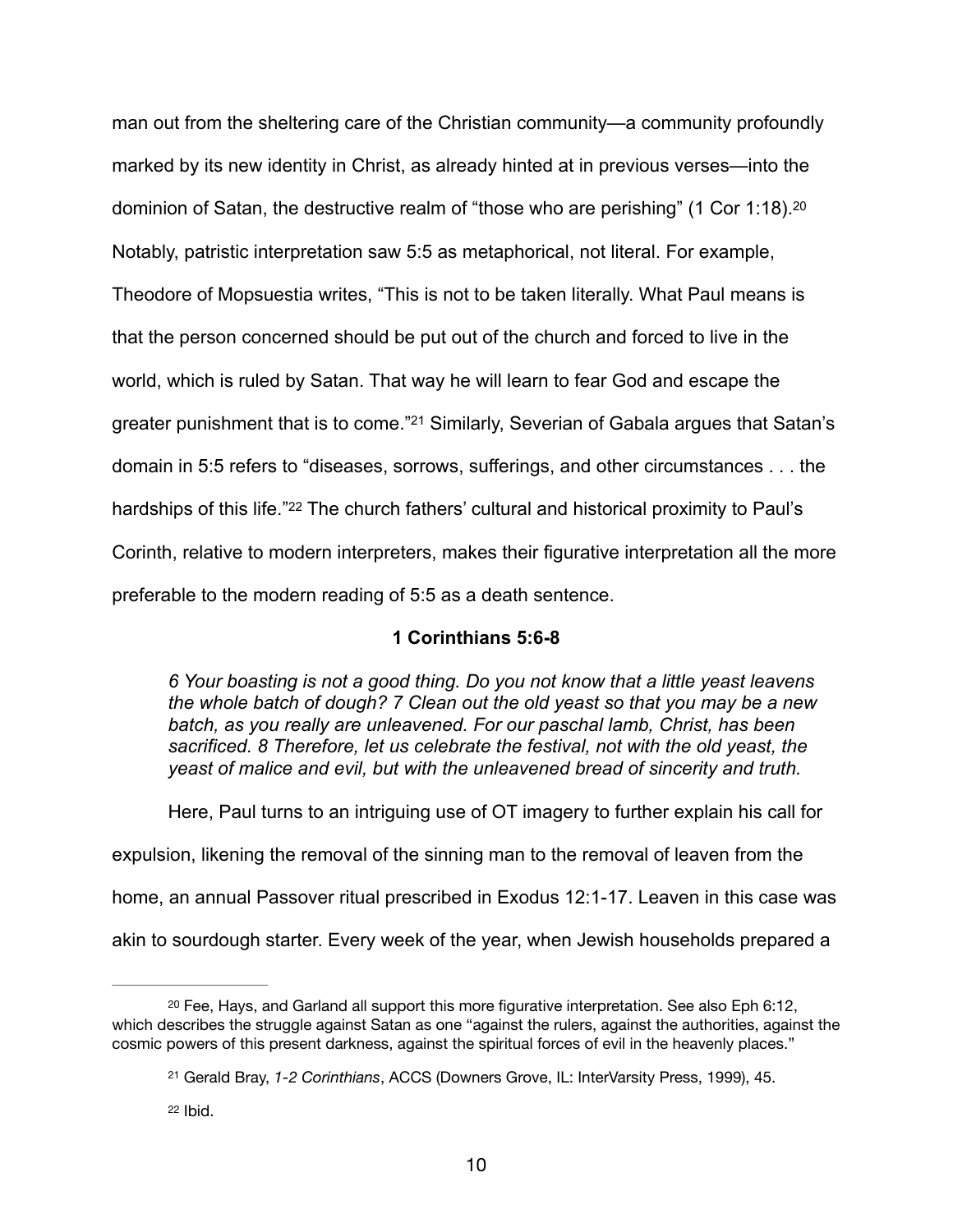<span id="page-10-2"></span>new loaf of bread, they would keep back a bit of the dough, allow it to ferment, and use itto leaven the next week's loaf.<sup>[23](#page-10-0)</sup> In this manner, every loaf of bread was intermingled with the same original leaven, providing a powerful metaphor for sin's capacity to spread, contaminate, and grow. Though the initial analogy likens the sinning man to leaven, Paul expands its range in 5:6, 8 to include "boasting" and "malice and evil"—all the Corinthians' arrogance, division, and flagrant sins are within its ferment and in need of cleansing. Mitchell notes that the language of a leavened lump is, quite literally, dough that has been "puffed up"—the same imagery used in 4:6, 18-19 and 5:2—and that early commentaries also imagined this fermenting lump as a festering growth on the body of Christ, appealing to another Pauline metaphor[.24](#page-10-1)

<span id="page-10-3"></span> Once a year, however, in preparation for their Passover observance, Jewish households discarded the fermented leaven and baked a fresh, unleavened loaf of bread on the same day as the slaughter of the Passover lamb, symbolic representations of their identity as God's holy and rescued people. In 5:6-6, Paul enfolds the Corinthian church into this communal identity of holiness and deliverance. The expulsion prescribed to the sinning man in 5:5 becomes a generalized call to all Corinthians to expel "the old yeast," to live as a holy "new batch." Paul appeals to the central redemption story of Israel, the Passover, to explain the Corinthians' identity as holy people. However, here Paul makes a remarkable Christological departure: "Clean out the old yeast so that you may be a new batch, as you really are unleavened. For our paschal lamb, Christ, has been sacrificed." The Corinthians do not *become* holy by cleaning out their "leaven"; they clean out their leaven because they have *already* been

<span id="page-10-0"></span><sup>&</sup>lt;sup>[23](#page-10-2)</sup> Fee, 237.

<span id="page-10-1"></span><sup>&</sup>lt;sup>[24](#page-10-3)</sup> Michell, 229.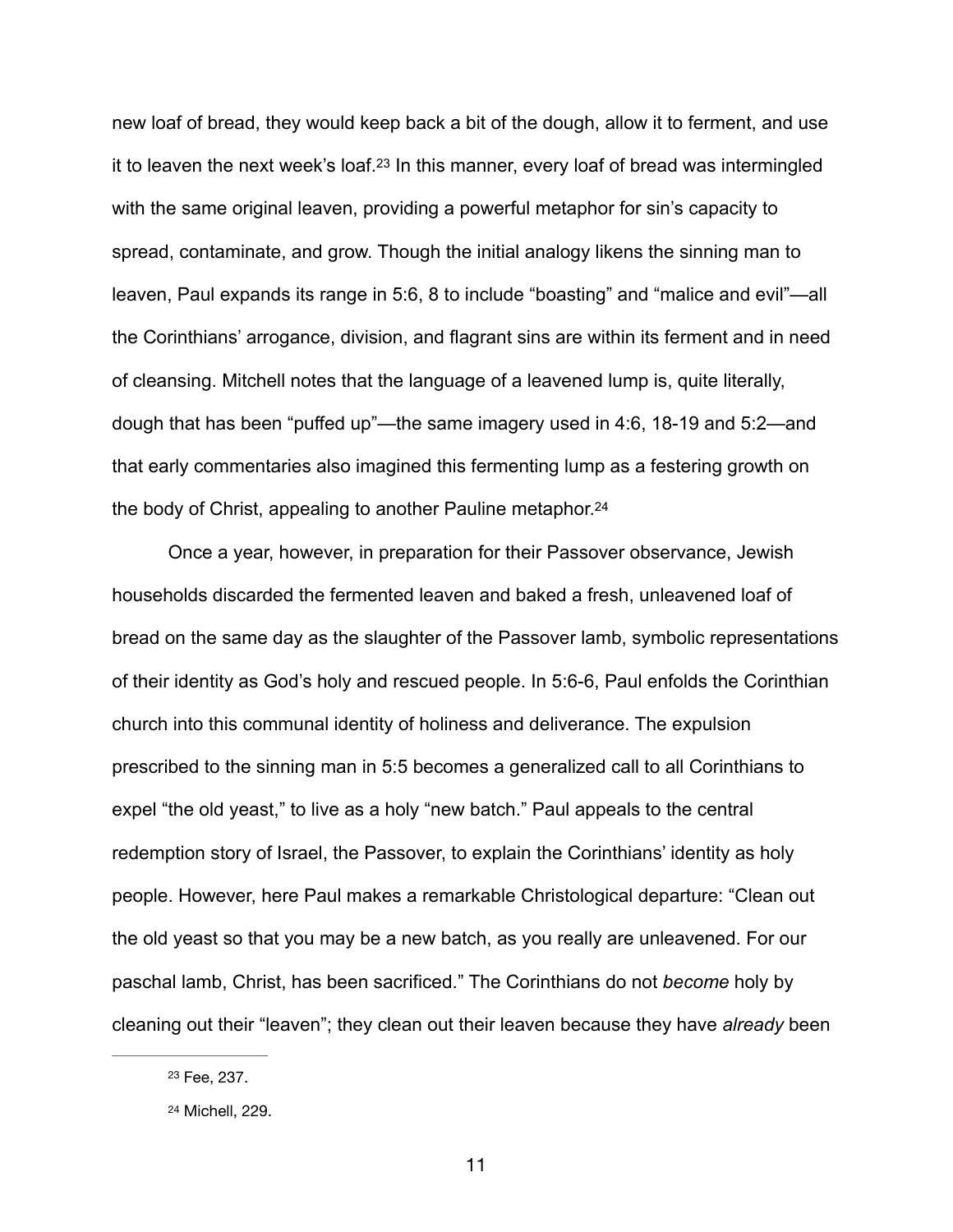<span id="page-11-2"></span>made holy by the sacrificial death of Christ. The Corinthians have already received God's gracious deliverance through Christ's sacrificial death, and therefore Paul's call to communalholiness is simply a call to become who they already are.<sup>[25](#page-11-0)</sup> The reminder that the Corinthian church "really [is] unleavened" infuses the entire chapter with grace and underlines that which has only been hinted at until this point. The Corinthians are heirs of Israel's story, recipients of God's moral law (5:1,13), no longer Gentiles (5:1), delivered from Satan's dominion of oppression and death (5:5), and now being formed into a holy temple  $(3.16)$  $(3.16)$  $(3.16)$ , a spiritual body  $(12.13)$ , a new batch of dough  $(5.7)$ .  $26$ Their communal life is to be marked by celebration in "sincerity and truth" (5:8), a continuous festival of Christ's finished work on their behalf. Seen in this light, the call to expel the sexually immoral man is less a matter of punishment than of restoring the community to its true identity as a prophetic community receiving its life from God's Spirit, living by a distinctive Christian ethic informed by OT law and realized on the cross.

### <span id="page-11-3"></span>*Application and Conclusion*

 At the time of writing, my denomination is under scrutiny for its failure to appropriately address sexual immorality in its midst: multiple allegations of sexual abuse of women and children by a lay catechist which went undisclosed by church leaders for

<span id="page-11-1"></span><span id="page-11-0"></span><sup>&</sup>lt;sup>[25](#page-11-2)</sup> Fee, 239.

<sup>&</sup>lt;sup>[26](#page-11-3)</sup> Michael Daise extends the Exodus narrative to 1 Cor 10 and 16. 1 Cor 5 evokes the Passover and Feast of Unleavened Bread of Ex 12; 1 Cor 10:1, 3, and 4 evoke the cloud, Red Sea, manna, and water from the rock of Ex 13-17, respectively; and Paul's reference to Pentecost in 1 Cor 16 concludes the Jewish festival cycle. Though Dais' interest is liturgical, not exegetical, his work provides an intriguingly cohesive overview of Paul's inclusion of the Corinthians into Israel's Exodus story. Dais, "Christ Our Passover (1 Corinthians 5:6–8)," *Neotestamentica* Vol. 50, No. 2 (2016), 519.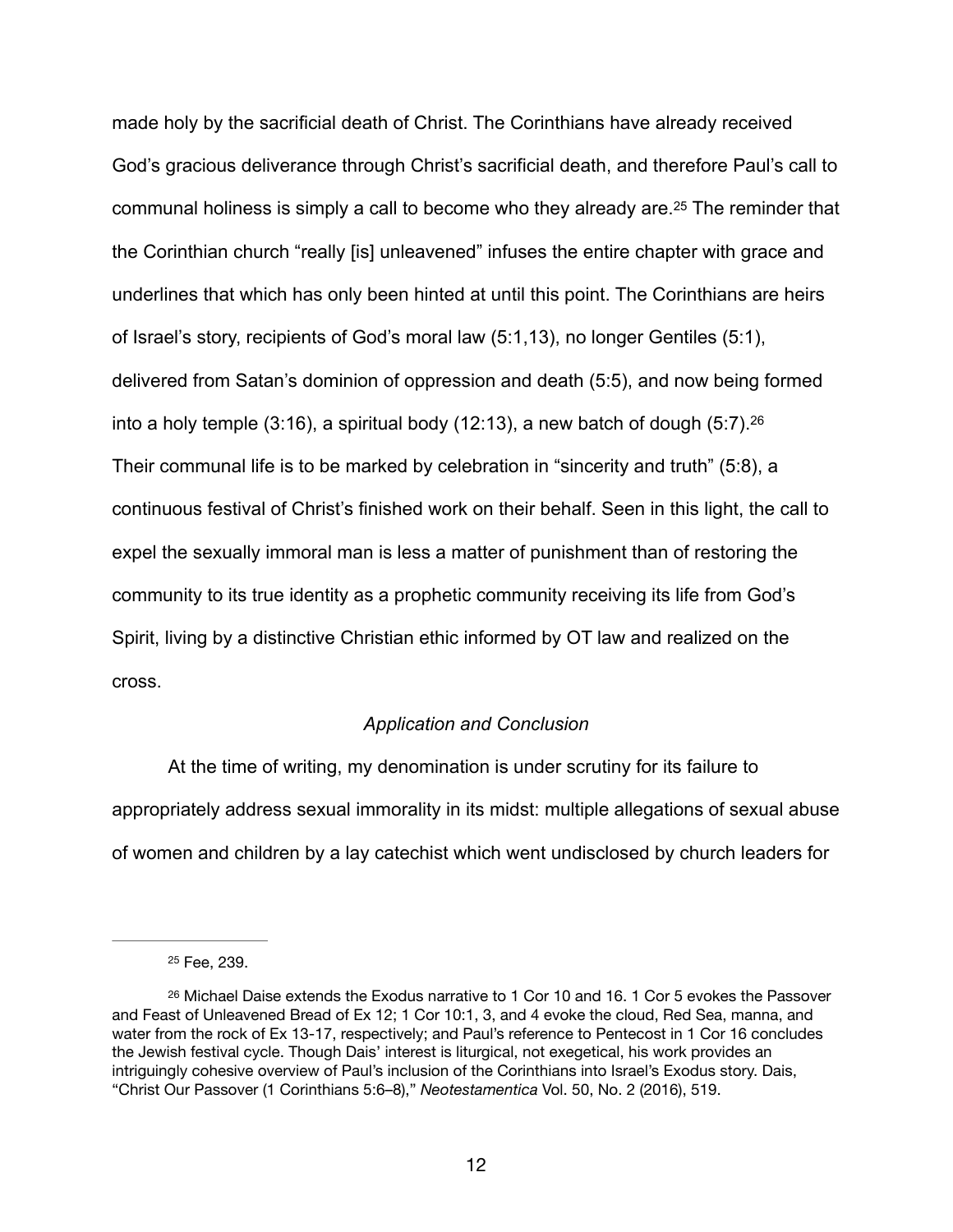<span id="page-12-2"></span>severalyears.<sup>[27](#page-12-0)</sup> Though the details are not public and the circumstances are different from those of 1 Cor 5, certain parallels can be made. For example, the revulsion expressed by unbelievers on social media mirrors that of the pagans in 5:1, and the charges of mishandling, secrecy, and institutional failure mirror those of "arrogance" in 5:2. This example is not intended to pass premature judgment in an ongoing investigation, but merely to demonstrate that the pattern of 1 Cor 5 sadly continues in the modern church. Egregious sexual sin coupled with community arrogance continues to ferment as a powerful "leaven" in the church, undermining its legitimacy, tarnishing its witness, and contaminating the entire lump with spiritual harm. Hays makes a similar application in his commentary:

Only recently has the church begun to acknowledge instances of sexual abuse of women and children by church leaders and members. The example of 1 Corinthians 5 should encourage us to name such violations for what they are and to exercise swift and severe discipline upon the offenders. Insofar as the church has failed in the past to deal forthrightly with such matters, it has been complicit in a conspiracy of silence[.](#page-12-1) [28](#page-12-1)

<span id="page-12-3"></span>Seen through the modern lens of sexual abuse in the church—an issue

grievously close to home—one can more easily recognize the wisdom in Paul's injunction to expel notorious sexual sinners for the protection, health, and identity of the community. Such an act does not preclude the excluded member's remediation, as in 5:5, but entrusts it to God while concerning itself primarily with the restoration of the community. Interestingly, Paul's call for swift judgment, prompt expulsion, a thorough

<span id="page-12-0"></span>[<sup>27</sup>](#page-12-2) Kathryn Post, "Prominent Anglican bishop takes leave of absence amid ongoing accusations of mishandling abuse allegations," *Religion News Service,* July 9, 2021. https://religionnews.com/ 2021/07/09/prominent-anglican-bishop-takes-leave-of-absence-amid-ongoing-accusations-ofmishandling-abuse-allegations/

<span id="page-12-1"></span><sup>&</sup>lt;sup>[28](#page-12-3)</sup> Hays, 89-90.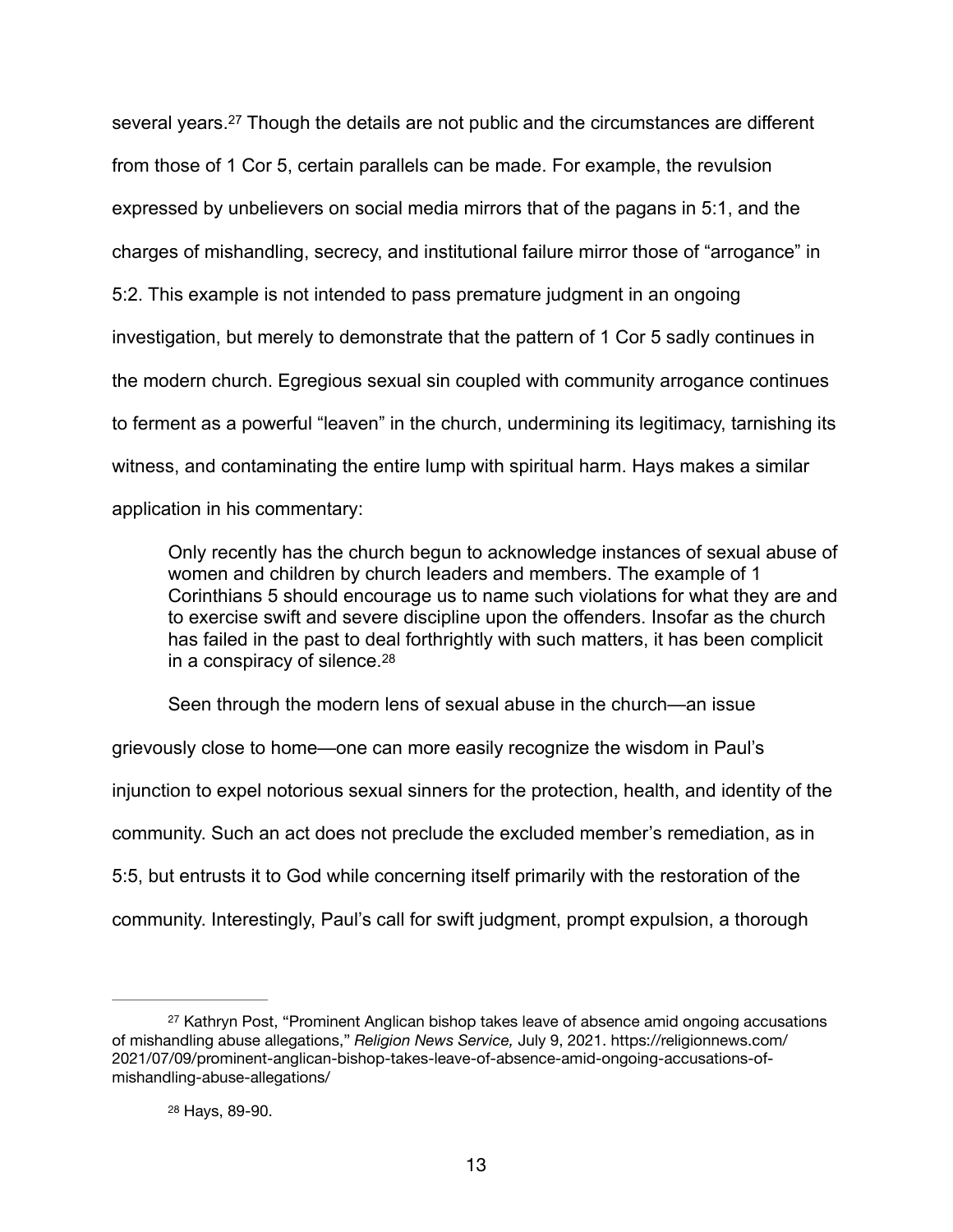<span id="page-13-2"></span>housecleaning (cf. 1 Cor 5:7), and "sincerity and truth" aligns with widely acknowledged best practices for organizations in the face of sexual abuse allegations[.](#page-13-0) [29](#page-13-0)

 But what about less obvious cases of notorious sexual immorality? How applicable is expulsion to less clear-cut examples in our contemporary context; e.g., couples who cohabitate before marriage, or lobbyists whose firms engage in dishonest political maneuvering? How do church leaders draw appropriate boundaries around community identity while avoiding legalism and retaining the gracious emphasis on Jesus' sufficiency so powerfully evoked in 1 Cor 5:7? While some have used this passage to argue for a system of church discipline, Fee rightly cautions against overuniversalizing what is "an *ad hoc* case of church discipline," given the passage's many interpretive complexities and ambiguities[.](#page-13-1)<sup>[30](#page-13-1)</sup> However, even without deriving a comprehensive, prescriptive system of church discipline from 1 Cor 5:1-8, the passage is sufficiently clear on several principles with broad applicability.

<span id="page-13-3"></span> First, the integrity of the Christian community and its public witness is not the sole responsibility of offending individuals, but of the whole community. Corporate grief, repentance, and cleansing are appropriate responses by the entire community to the sins of individuals, as has always been the pattern of communal responsibility in the OT. 1 Cor 5:1-8 clearly supports such a reading, and thus issues a challenge to, for example, those in the contemporary American church who resist appeals for corporate lament or repentance for the racism of past Christians. The sins of individuals are the responsibility of the community; a little leaven contaminates the entire lump.

<span id="page-13-0"></span>For recent examples of best practices in church settings, see Scot McKnight, *A Church Called* [29](#page-13-2) *Tov* (Carol Stream, IL: Tyndale, 2020) and Diane Langberg, *Redeeming Power: Understanding Authority and Abuse in the Church* (Grand Rapids, MI: Brazos, 2020).

<span id="page-13-1"></span><sup>&</sup>lt;sup>[30](#page-13-3)</sup> Fee, 234.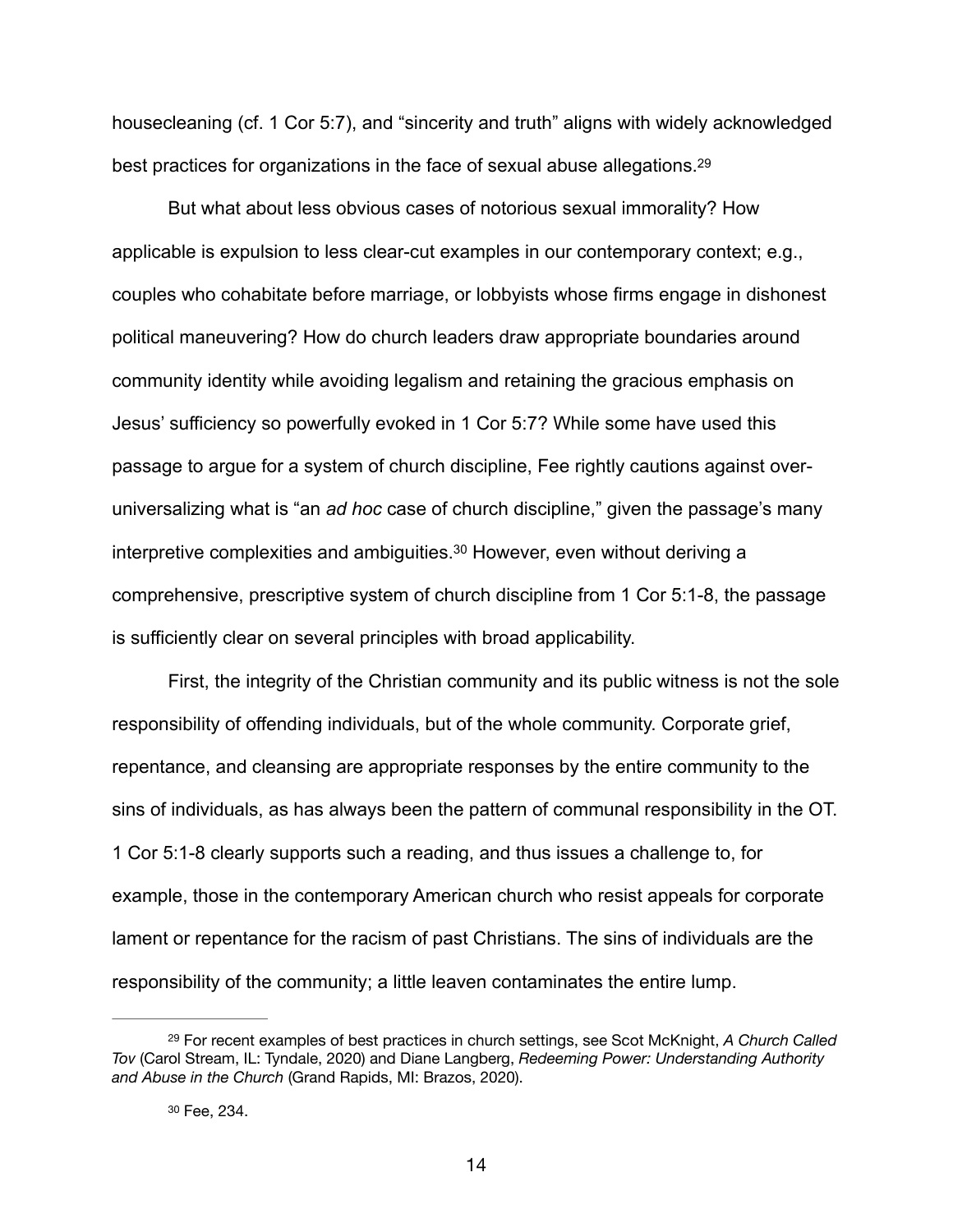<span id="page-14-2"></span> Second, the intended purpose for church discipline is restorative, not punitive (5:5); it is an act of eschatological hope in Jesus' deliverance of his people. For such restoration to be practically effective requires a community of remarkable safety, love, goodness, and spiritual power, such that exclusion from it "could be a genuinely redemptive process."<sup>[31](#page-14-0)</sup> Sadly, such a community is hard to imagine in our contemporary context, when a disciplined member might simply begin worshiping at another church or forgo corporate worship altogether. The difficulty of imagining restorative discipline issues a challenging indictment of contemporary church culture, one that leaders would do well to contemplate.

 Finally, Paul's call to communal purity is an invitation to reclaim the church's true identity and its place in the grand story of God's redemption. The church is the inheritor of Israel's rich scriptural heritage, of law and story and imagery that powerfully points to the saving work of Christ on the cross and to the ethical contours of covenantal community. Paul's invitation to sexual morality in 1 Cor 5 is part of his broader purpose throughout 1 Corinthians to help the Corinthians understand their unique Christian identity within the pagan world from which they have been delivered. Through repeated appeals to the OT and to the cross, Paul helps the Christians at Corinth—and today—to "see the world in dramatically new ways, in light of values shaped by the Christian story.["32](#page-14-1)

<span id="page-14-3"></span><span id="page-14-0"></span>[<sup>31</sup>](#page-14-2) 235.

<span id="page-14-1"></span>[<sup>32</sup>](#page-14-3) Hays, 11.